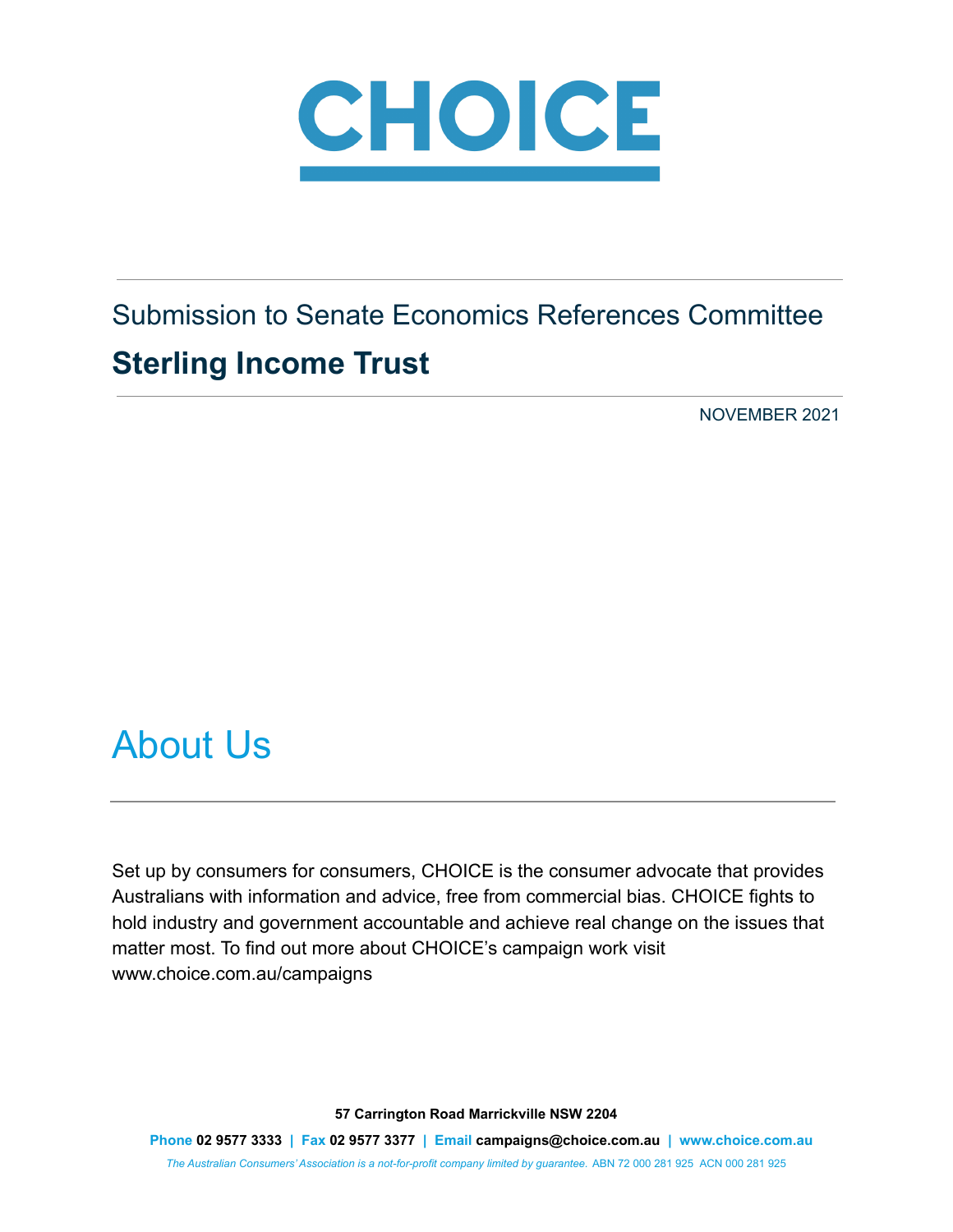

# **Contents**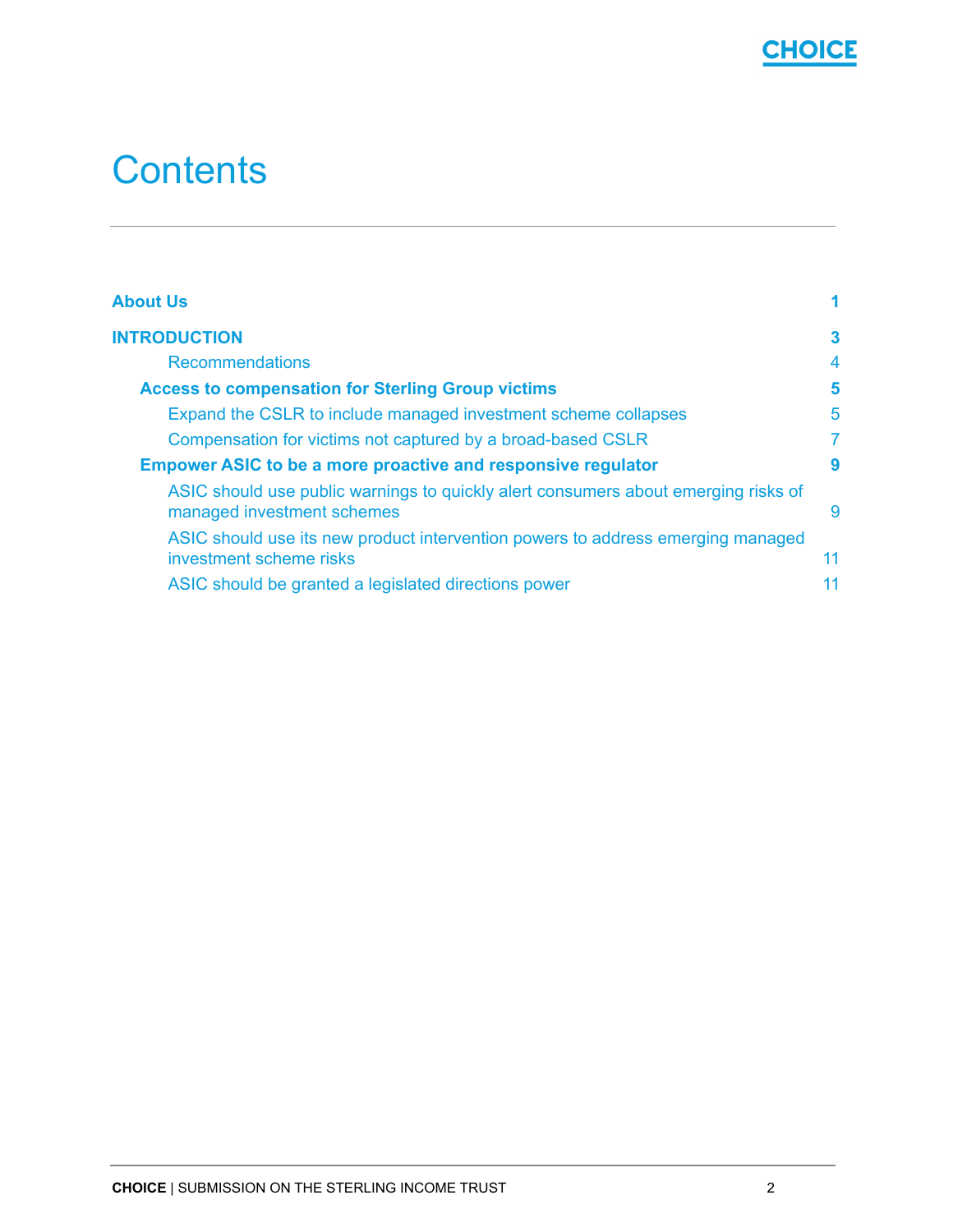

## <span id="page-2-0"></span>INTRODUCTION

CHOICE welcomes the inquiry by the Senate Economics References Committee ('**the Committee**') into the collapse of the Sterling Group.

The Sterling Group collapse<sup>1</sup> has caused homelessness and severe financial hardship for retirees and pensioners across the country. The people affected lack avenues to seek compensation. The government must act so that the Sterling victims and victims of similar financial misconduct in the future have access to compensation.

CHOICE recommends the Federal Government's proposed compensation scheme of last resort ('**CSLR'**) be expanded to include managed investment scheme collapses. A broad-based, industry-funded CSLR that includes managed investment schemes will allow most Sterling Group victims to access compensation.

Some people impacted by the Sterling Group collapse, including people who purchased the Silverlink product, may not be eligible for compensation through a broad-based CSLR. For these people, we recommend the Committee investigate alternative means of compensation.

The Committee is tasked with inquiring into legislative and regulatory reform to prevent such losses in the future. If we fail to learn the lessons of the collapse of Sterling Group there is a strong risk that similar scandals will eventuate, with many more people suffering financial loss as the result of misconduct. The Australian Securities and Investments Commission ('**ASIC**') needs to be empowered to act quickly to respond to the threats of managed investment scheme collapses. Regulatory delay can contribute to further consumer hardship with more consumers being persuaded to invest in harmful products and existing consumers being unaware of their options to exit.

ASIC needs to be a more proactive and responsive regulator. CHOICE recommends that ASIC use its full suite of regulatory tools including issuing timely public warning notices as soon as early reports of misconduct emerge. ASIC should also use its new product intervention powers to intervene when harmful products such as managed investment schemes emerge or when the sales practice associated with particular managed investment schemes create risk of harm to consumers. We recommend that ASIC be granted a new directions power to compel a financial services licensee to change its conduct, including preventing it from taking on new clients. This is a key recommendation of the ASIC Enforcement Review and the Banking Royal Commission. It will give ASIC more flexibility in responding to emerging risks in the financial sector.

<sup>&</sup>lt;sup>1</sup> In this submission, 'the Sterling Group collapse' means the collapses of the Sterling Income Trust, Theta Asset Management Ltd, Silverlink Securities, the Silverlink Investment Company and all associated entities.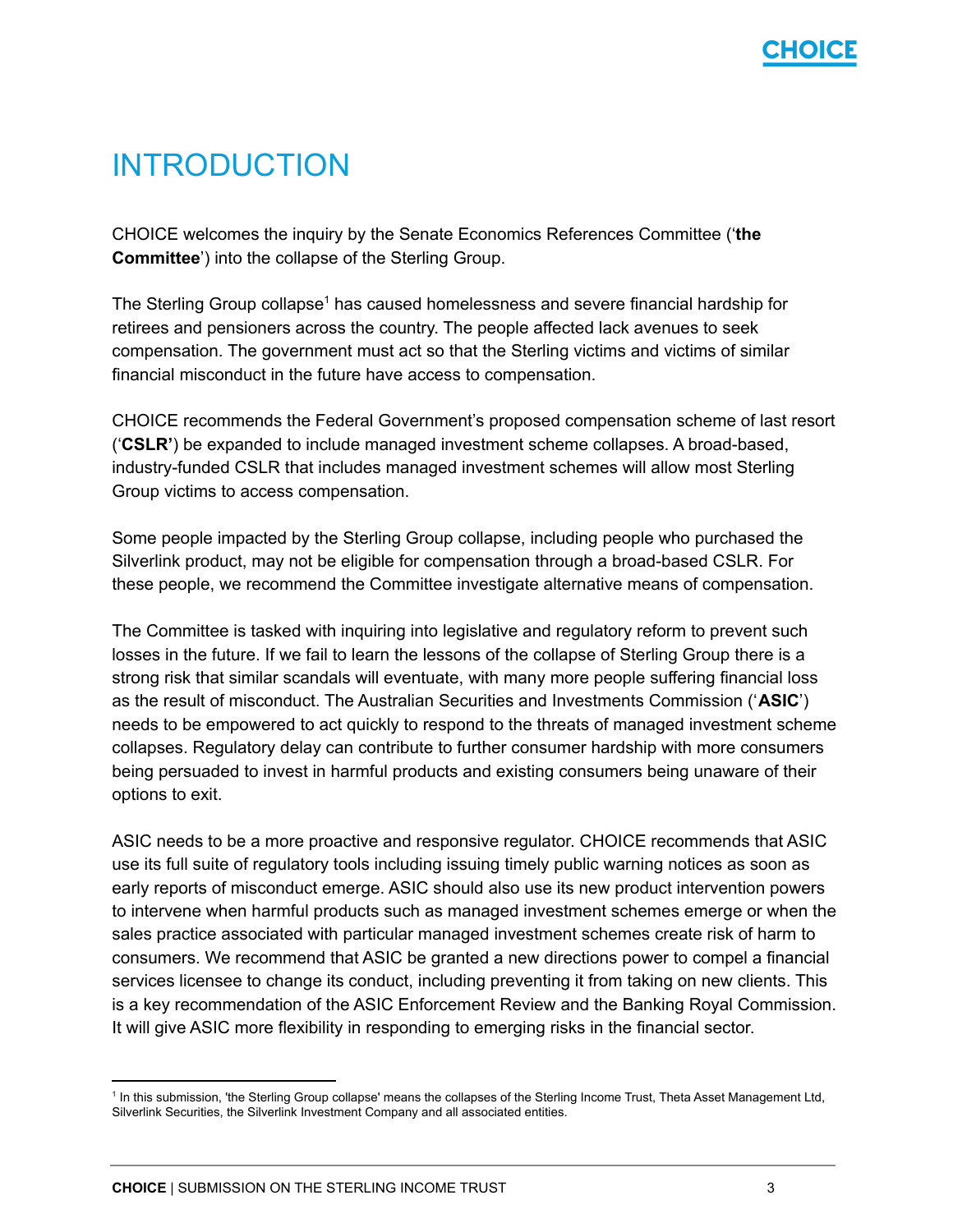

#### <span id="page-3-0"></span>Recommendations

#### **Recommendation 1**

The Federal Government should establish a broad-based compensation scheme of last resort that includes managed investment scheme collapses.

#### **Recommendation 2**

The Senate Economics Committee should investigate and recommend avenues of redress for all victims of the Sterling Group collapse. This may include:

- compensation through the once-off levy on the ten largest financial firms;
- compensation for defective administration; or
- a lump-sum payment provided by the Federal Government.

#### **Recommendation 3**

ASIC should use its public warnings power to quickly alert consumers about emerging risks of managed investment schemes. ASIC should develop a framework for ensuring early identification of consumer harm through managed investment schemes to ensure that the regulator issues early and quick public warnings when appropriate.

#### **Recommendation 4**

ASIC should use its new product intervention powers to take timely action against harmful managed investment scheme products.

#### **Recommendation 5**

The Federal Government should legislate a directions power for ASIC.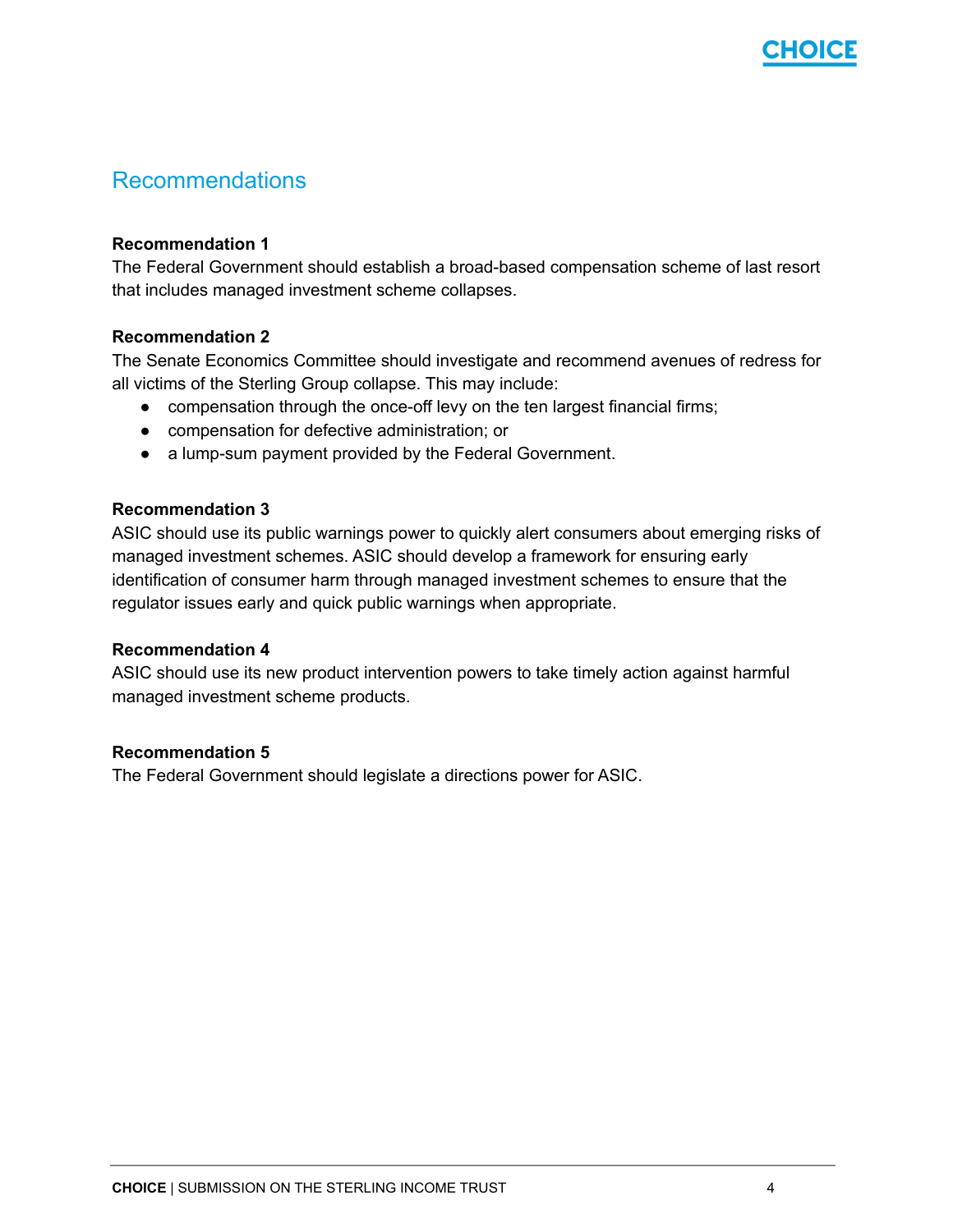

## <span id="page-4-0"></span>**1. Access to compensation for Sterling Group victims**

CHOICE strongly supports victims of the Sterling Group collapse receiving compensation for any losses incurred as the result of mis-selling and misconduct by the operators of businesses that were part of the Sterling Group. For most people, this will be achieved by expanding the Government's proposed compensation scheme of last resort to include managed investment scheme ('**MIS'**) collapses. For those who will not be captured by the expanded CSLR, the Senate Economics Committee should examine and recommend alternative methods of compensation.

#### <span id="page-4-1"></span>Expand the CSLR to include managed investment scheme collapses

CHOICE supports the inclusion of MIS in the scope of the Government's proposed compensation scheme of last resort.

The Financial Sector Reform (Hayne Royal Commission Response No. 3) Bill 2021 establishing the CSLR was introduced into the House of Representatives in October 2021.<sup>2</sup> The proposed scope of the scheme is too narrow and will only apply to the following five financial products and services:

- 1. personal advice on relevant financial products to retail clients;
- 2. credit intermediation;
- 3. securities dealing;
- 4. credit provision; and
- 5. insurance product distribution. $3$

People impacted by managed investment scheme collapses including the Sterling Group are excluded from the current scope of the CSLR. This is disappointing for Sterling Group victims who have been told on over 40 occasions by Government ministers, politicians, and regulators to lodge complaints at the Australian Financial Complaints Authority (**'AFCA**') on the assumption that this avenue will provide the victims with compensation.<sup>4</sup> Whilever the CSLR does not include MIS collapses, AFCA will not progress complaints by Sterling Group victims.

The Commonwealth Treasury identified 'evidence of uncompensated losses' as a key consideration in designing the scope of the CSLR. $5$  CHOICE supports the scheme being targeted to areas where there is the greatest evidence of harm for uncompensated losses. There is historical evidence of unpaid determinations in collapses of managed investment

<sup>2</sup> Financial Sector Reform (Hayne Royal Commission Response No. 3) Bill 2021

<sup>3</sup> Treasury, 2021, Compensation Scheme of Last Resort (CSLR) - Proposal Paper,

https://treasury.gov.au/consultation/c2021-186669

<sup>5</sup>Treasury, 2019, Implementing Royal Commission Recommendation 7.1 – Establishing a Compensation Scheme of Last Resort, p.6 https://treasury.gov.au/sites/default/files/2019-12/191220\_cslr\_discussion\_paper.pdf <sup>4</sup>Sterling First Action Group, August 2021, Submission to Treasury, Compensation Scheme of Last Resort – Consultation Process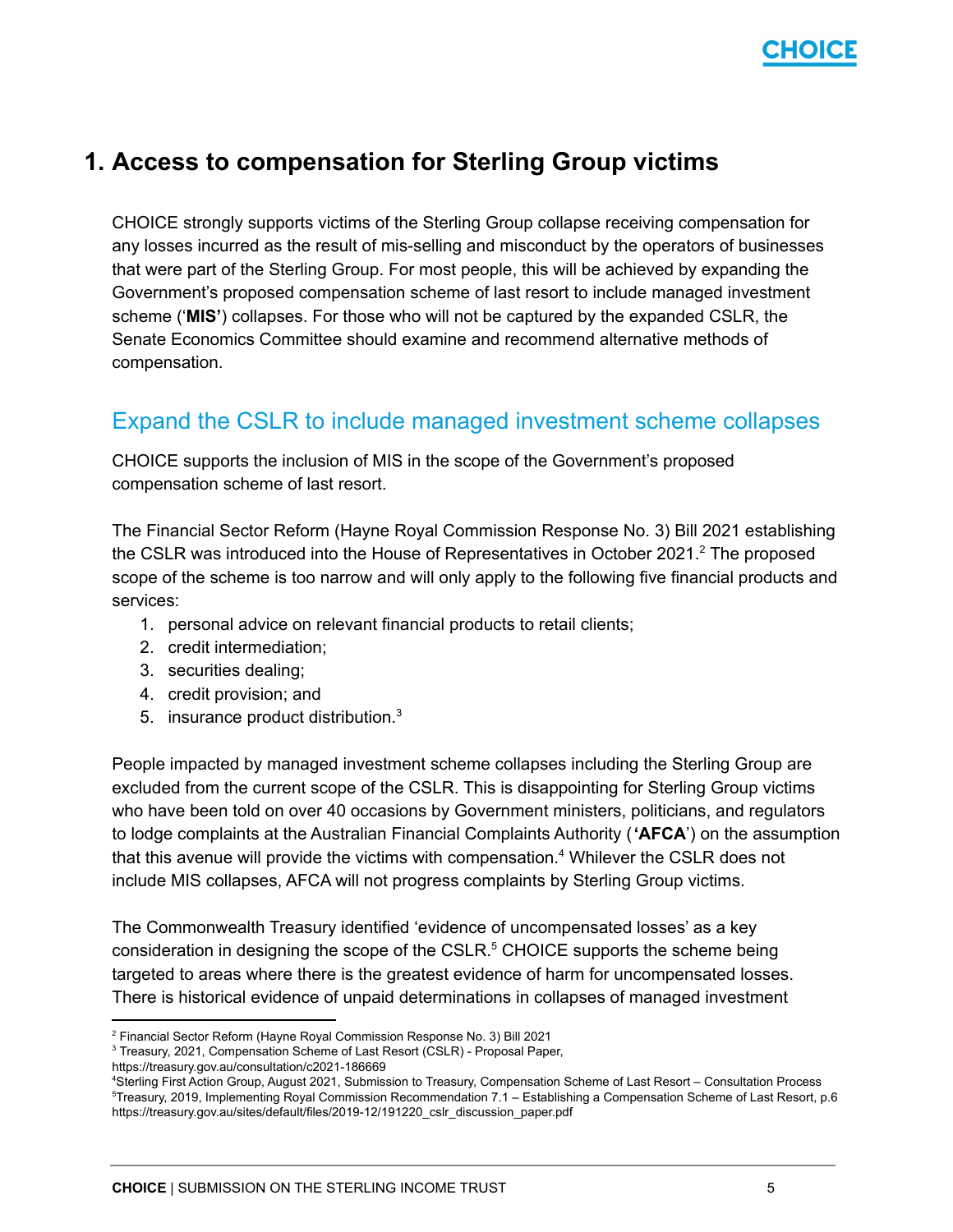

schemes including the collapse of Sterling Group that have left families uncompensated. The Ramsay Review found that operators of managed investment schemes were the second highest category of non-compliant financial firms at the Financial Ombudsman Service (FOS). 6

AFCA also acknowledged that there are unpaid determinations for the managed investment scheme industry.<sup>7</sup> In April 2020, AFCA announced it had stopped processing complaints against insolvent firms. However, AFCA had already begun awarding determinations in favour of consumers in matters involving the Sterling Group before this decision was made. For example, on 31 March 2020 AFCA awarded \$118,957.60 to a complainant in relation to misleading and deceptive conduct of the Sterling Income Trust.<sup>8</sup> It is a disillusioning experience for victims who have been subject to similar conduct by the Sterling Group to see historical determinations for compensation having been awarded, only for them to now be excluded from accessing justice and compensation.

The Government's rationale for excluding managed investment schemes is seemingly the assumption that including MIS collapses in the scheme risks creating a moral hazard. We disagree with this assumption. The Ramsay Review thoroughly considered the risks of moral hazard for a CSLR and concluded, "the Panel does not consider that the risks of moral hazard in the instance of establishing a CSLR have been substantiated."<sup>9</sup> The Ramsay Review found there is a "very small risk" of a moral hazard given there are other significant disincentives and protections in place, such as:

- "a firm which does not have compensation arrangements is in breach of the financial services laws and could be subject to regulatory and enforcement action by ASIC;
- there are a number of regulatory improvements underway or that have been undertaken in recent years to improve the professionalism and quality in financial advice;
- consumers are generally unable to assess a financial firm's compliance history or identify which firms are more likely to become insolvent; and
- for a consumer or small business to access a CSLR, they need to first suffer a loss and then spend considerable time going through the dispute resolution process, which involves uncertainty for consumers and small businesses about whether they will be successful"<sup>10</sup>.

In fact, a strong case can be made that rather than creating a moral hazard, the establishment of a CSLR would improve industry conduct. Responsible firms will want to ensure that the scheme is called on as rarely as possible and will have an incentive to improve industry conduct and report non-compliant businesses to regulators.

<sup>8</sup>AFCA Case Number 667682

<sup>&</sup>lt;sup>6</sup>Ramsay Review, 2017, 'Review of the financial system external dispute resolution and complaints framework: Supplementary Final Report', pg 40

<sup>7</sup>AFCA, 2020, 'Submission to Treasury Consultation on a Compensation Scheme of Last Resort', p.3

<sup>9</sup>Ramsay Review, 2017, 'Review of the financial system external dispute resolution and complaints framework: Supplementary Final Report', pg 49

<sup>&</sup>lt;sup>10</sup> Ramsay Review, 2017, 'Review of the financial system external dispute resolution and complaints framework: Supplementary Final Report', pg 49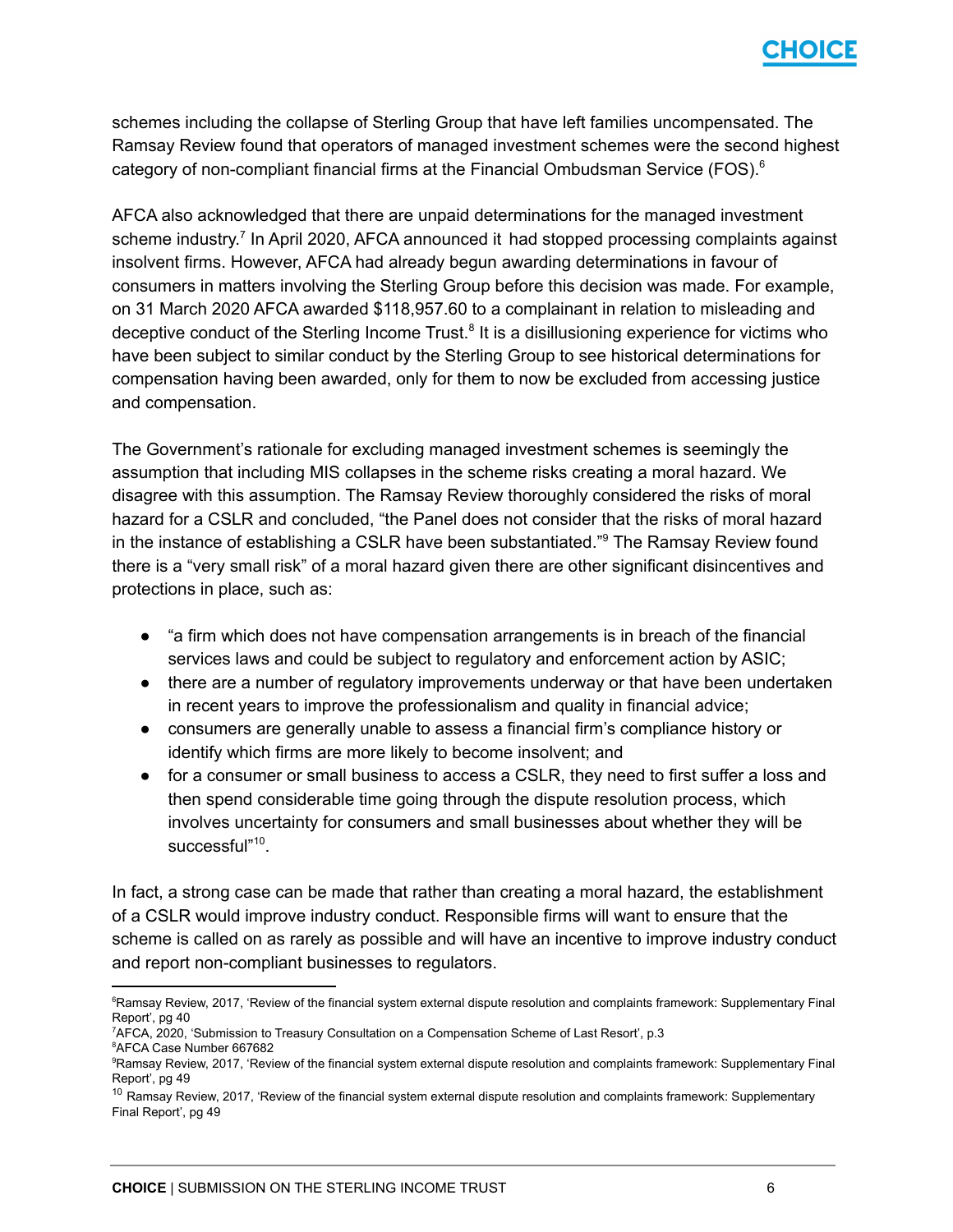

#### Recommendation 1

The Federal Government should establish a broad-based compensation scheme of last resort that includes managed investment scheme collapses.

#### <span id="page-6-0"></span>Compensation for victims not captured by a broad-based CSLR

CHOICE understands that some Sterling Group victims will be excluded from receiving compensation from the CSLR even if managed investment schemes are included in the scope of the scheme. This includes some people who were sold the Silverlink product through Libertas Financial Planning.<sup>11</sup> As a result of *DH Flinders Pty Limited v Australian Financial Complaints Authority Limited* [2020] NSWSC 1960, 15 of the 19 complaints against Libertas Financial Planning are now outside of AFCA's rules and the scope of a broad-based CSLR. The Committee should investigate and propose alternative means of compensation for people excluded from an expanded CSLR (that includes MIS collapses). This will ensure that all victims of the Sterling Group collapse have fair access to redress. Possible avenues of redress for victims may include:

- **Compensation through the once-off levy on the ten largest financial firms.** The Federal Government has proposed a once-off levy to pay for 'accumulated unpaid determinations'.<sup>12</sup> This once-off levy would be applied to the ten largest financial firms in Australia. All Sterling Group victims could receive compensation through this once-off payment.
- **Compensation for defective administration.** A compensation scheme exists for loss suffered as a result of negligence or defective administration from a Commonwealth agency.<sup>13</sup> This is an "administrative scheme established to allow Australian Government agencies to provide compensation where there is a moral rather than a legal obligation to do so."<sup>14</sup> If the Senate Economics Committee finds that any act or omission by ASIC contributed to economic loss by victims of Sterling Group, the Committee could recommend that victims receive compensation for defective administration.
- **● Federal Government lump-sum payment.** The Senate Economics Inquiry could propose that the Federal Government compensate victims of Sterling Group with a once-off payment. This special payment could reflect that victims of the Sterling Group collapse have been misled about coverage in the proposed CSLR for a number of years.

<sup>&</sup>lt;sup>12</sup> Commonwealth Treasury, July 2021, Compensation Scheme of Last Resort: Proposal Paper <sup>11</sup>AFCA, 2021, Sterling group investors, October update, https://www.afca.org.au/news/current-matters/sterling-group-investors

https://treasury.gov.au/sites/default/files/2021-07/186669\_compensationschemeoflastresort-proposalpaper.pdf

<sup>&</sup>lt;sup>13</sup> Commonwealth Ombudsman, Fact Sheet, Compensation for defective administration,

<sup>&</sup>lt;sup>14</sup> Commonwealth Ombudsman, Fact Sheet, Compensation for defective administration, https://www.ombudsman.gov.au/\_\_data/assets/pdf\_file/0026/35594/Compensation-for-defective-administration.pdf

https://www.ombudsman.gov.au/\_\_data/assets/pdf\_file/0026/35594/Compensation-for-defective-administration.pdf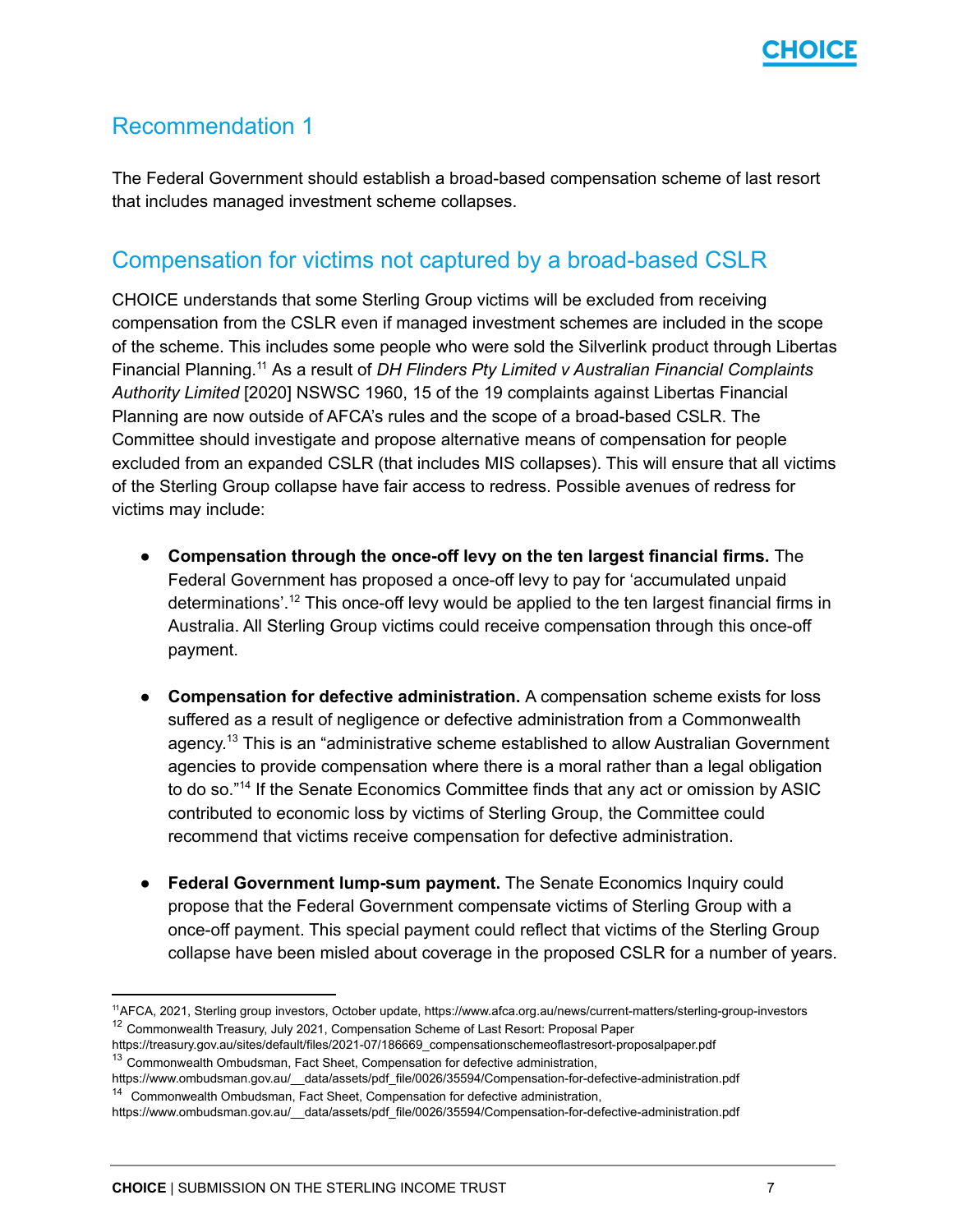

Victims have been told on 40 occasions by Government ministers, politicians, and regulators to lodge complaints at the Australian Financial Complaints Authority, and have been promised compensation through the CSLR.<sup>15</sup>

#### Recommendation 2

The Senate Economics Committee should investigate and recommend avenues of redress for all victims of the Sterling Group collapse. This may include:

- compensation through the once-off levy on the ten largest financial firms;
- compensation for defective administration; or
- a lump-sum payment provided by the Federal Government.

<sup>&</sup>lt;sup>15</sup> Sterling First Action Group, August 2021, Submission to Treasury, Compensation Scheme of Last Resort – Consultation Process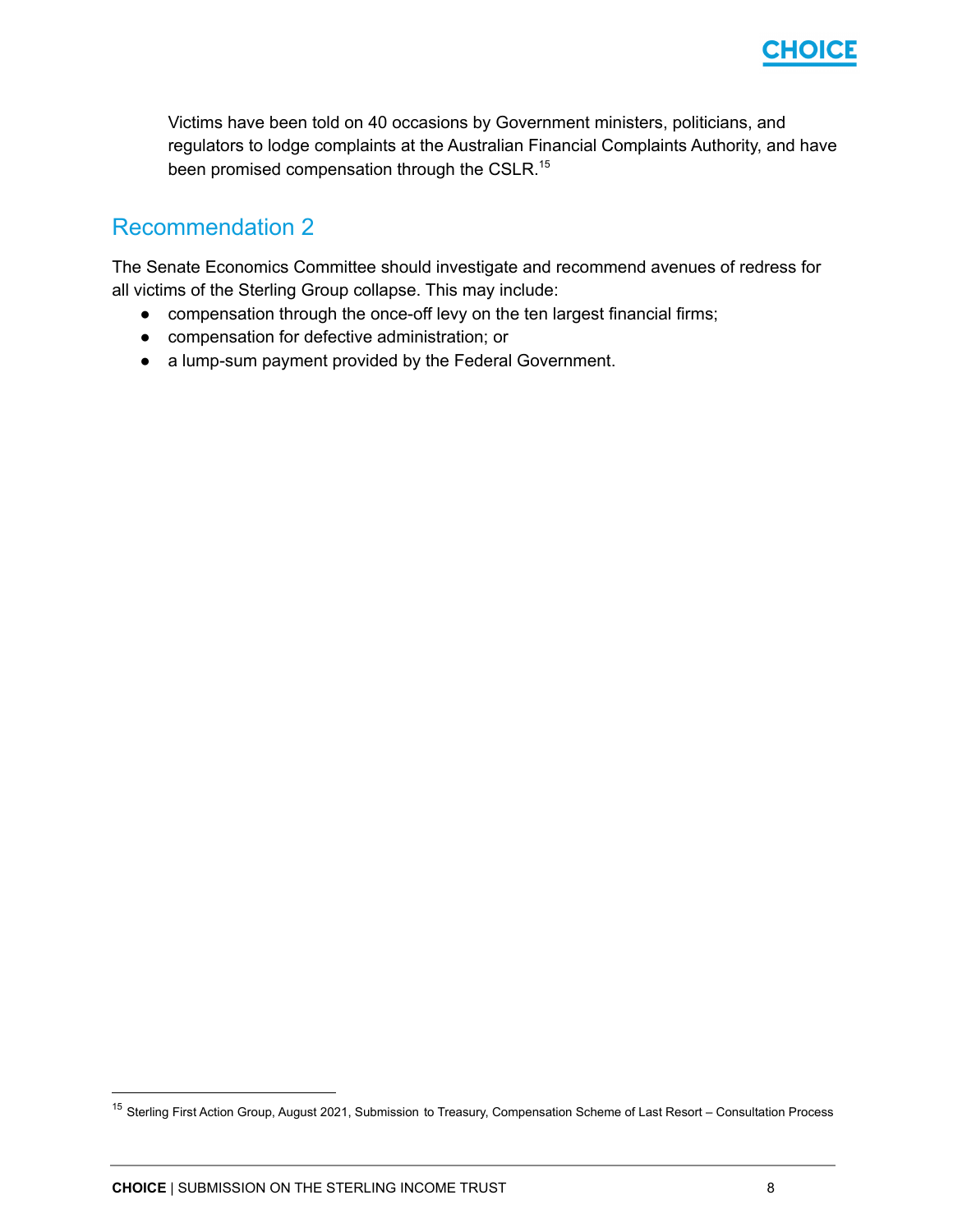

## <span id="page-8-0"></span>**2. Empower ASIC to be a more proactive and responsive regulator**

This Senate Inquiry should address how ASIC can more quickly respond to, and address, emerging consumer harms caused by managed investment schemes.

## <span id="page-8-1"></span>ASIC should use public warnings to quickly alert consumers about emerging risks of managed investment schemes

ASIC has the power to issue public warning notices about the conduct of persons in relation to financial services.<sup>16</sup> ASIC did not issue a public warning about risks in the Sterling Group. If this power had been used promptly, it may have prevented more people from signing up to products sold by the Sterling Group.

CHOICE recommends that ASIC issue public warning notices more frequently to alert consumers about emerging harms in the financial sector, especially in relation to managed investment schemes. A public warning power is a useful regulatory tool that can be deployed quickly to help prevent further consumer detriment from occurring. We recommend that ASIC use this tool as a first step while the regulator considers other regulatory options, including litigation.

Under the *Australian Securities and Investments Commission Act 2001* (Cth), ASIC may issue to the general public a written notice containing a warning about the conduct of a person if it:

- a) has reasonable grounds to suspect that the conduct may constitute a breach of a financial services law; and
- b) is satisfied that one or more other persons has suffered, or is likely to suffer, detriment as a result of the conduct; and
- c) is satisfied that it is in the public interest to issue the notice.<sup>17</sup>

According to the ASIC's register, the corporate regulator has issued public warnings on 11 occasions since May 2012<sup>18</sup> but these have not included any public warnings about managed investment schemes.

ASIC should develop a framework for ensuring early identification of consumer harm through managed investment schemes to ensure that the regulator issues early and quick public warnings when appropriate. This framework should include key trigger points when ASIC should consider issuing warnings.

<sup>16</sup> *Australian Securities and Investments Commission Act 2001*, s12GLC

<sup>17</sup> *Australian Securities and Investments Commission Act 2001*, s12GLC(1)

<sup>&</sup>lt;sup>18</sup> Australian Securities and Investments Commission, 2021, Public warning notices,

https://asic.gov.au/online-services/search-asic-s-registers/additional-searches/public-warning-notices/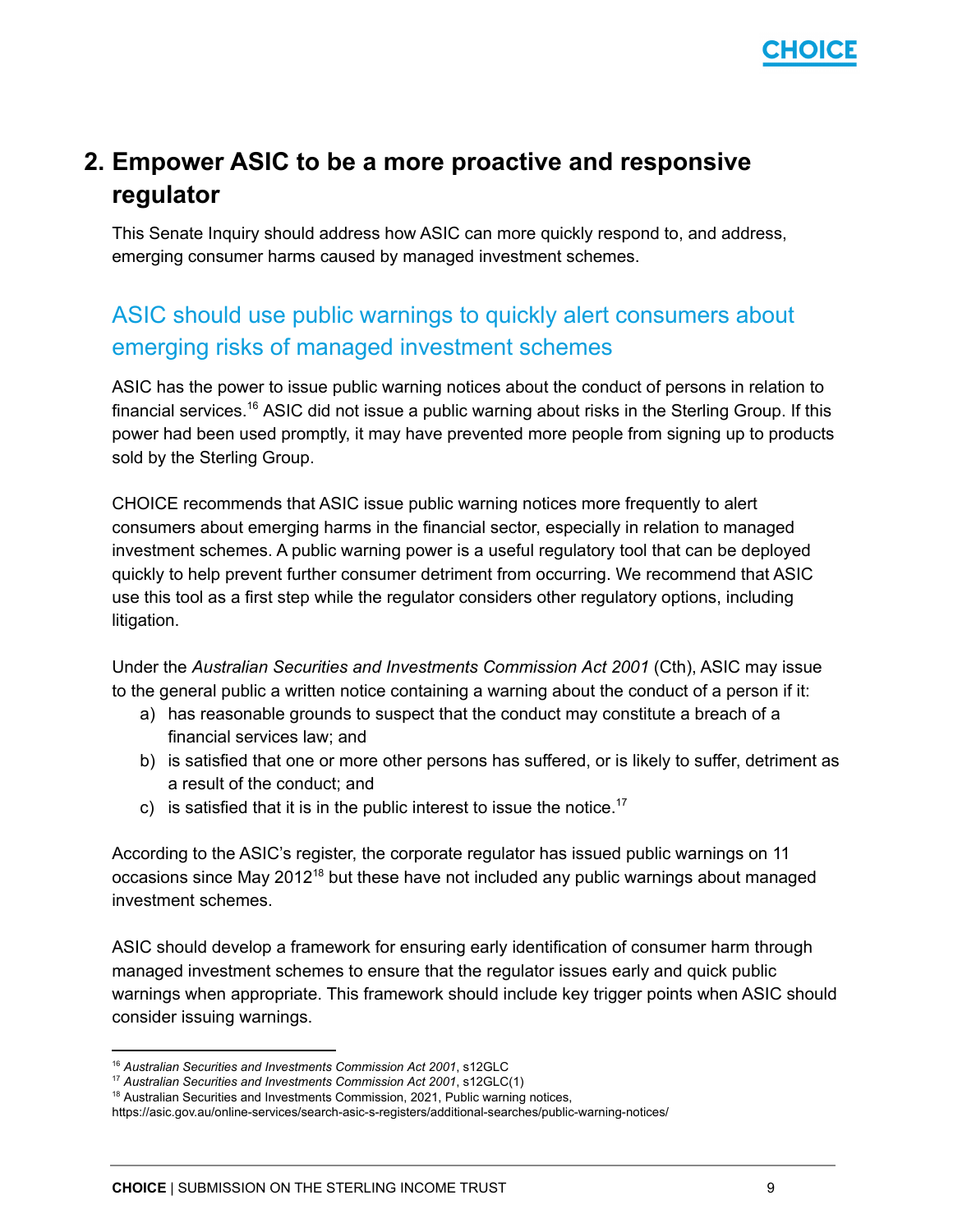

Commonwealth and state consumer agencies provide a useful model of how timely public warning notices can mitigate consumer harm. In its regulatory guide, Australian consumer law regulators say it is appropriate to issue warnings when "there is an imminent or ongoing risk of consumer detriment."<sup>19</sup> In order to reach the wider Australian community, consumer law regulators suggest sharing public warnings through media releases, social media posts, as well as being posted on regulators websites. This can help inform the general public about the risks of a certain consumer product or service before a regulator takes legal action against an operator.

As an example, there were mounting and serious safety concerns with a Thermomix kitchen appliance coming to light in 2013. The model had a faulty sealing ring on its mixing bowl that had led to widespread scalding of consumers. In 2014, the ACCC issued a consumer warning and product recall of the kitchen appliance.<sup>20</sup> In 2018, Thermonix was fined \$4.6 million by the Federal Court of Australia for breaching the Australian Consumer Law.<sup>21</sup> By warning the general public, the ACCC was able to respond to the harm before commencing legal action against the company.

In many respects, a harmful consumer product is analogous to a harmful financial product; both can cause serious and lasting impacts on the lives of consumers and their families. We recommend that ASIC learn from Commonwealth and state consumer agencies and issue early public warnings about managed investment scheme collapses. This may prevent new people from signing up to a harmful managed investment scheme.

#### Recommendation 3

ASIC should use its public warnings power to quickly alert consumers about emerging risks of managed investment schemes. ASIC should develop a framework for ensuring early identification of consumer harm through managed investment schemes to ensure that the regulator issues early and quick public warnings when appropriate.

<sup>19</sup> Australian Consumer Law, 2012, Public warning notices guide

https://www.commerce.wa.gov.au/sites/default/files/atoms/files/aclpublicwarningnoticesguide.pdf

<sup>&</sup>lt;sup>20</sup> Product Safety, 2014, Vorwerk Elektowerke GmbH & Co. KG—Thermomix TM31 Sealing Ring,

https://www.productsafety.gov.au/recalls/vorwerk-elektowerke-gmbh-co-kg%E2%80%94thermomix-tm31-sealing-ring

<sup>&</sup>lt;sup>21</sup> Australian Competition & Consumer Commission, 2018, Thermomix ordered to pay penalties of more than \$4.6 million, https://www.accc.gov.au/media-release/thermomix-ordered-to-pay-penalties-of-more-than-46-million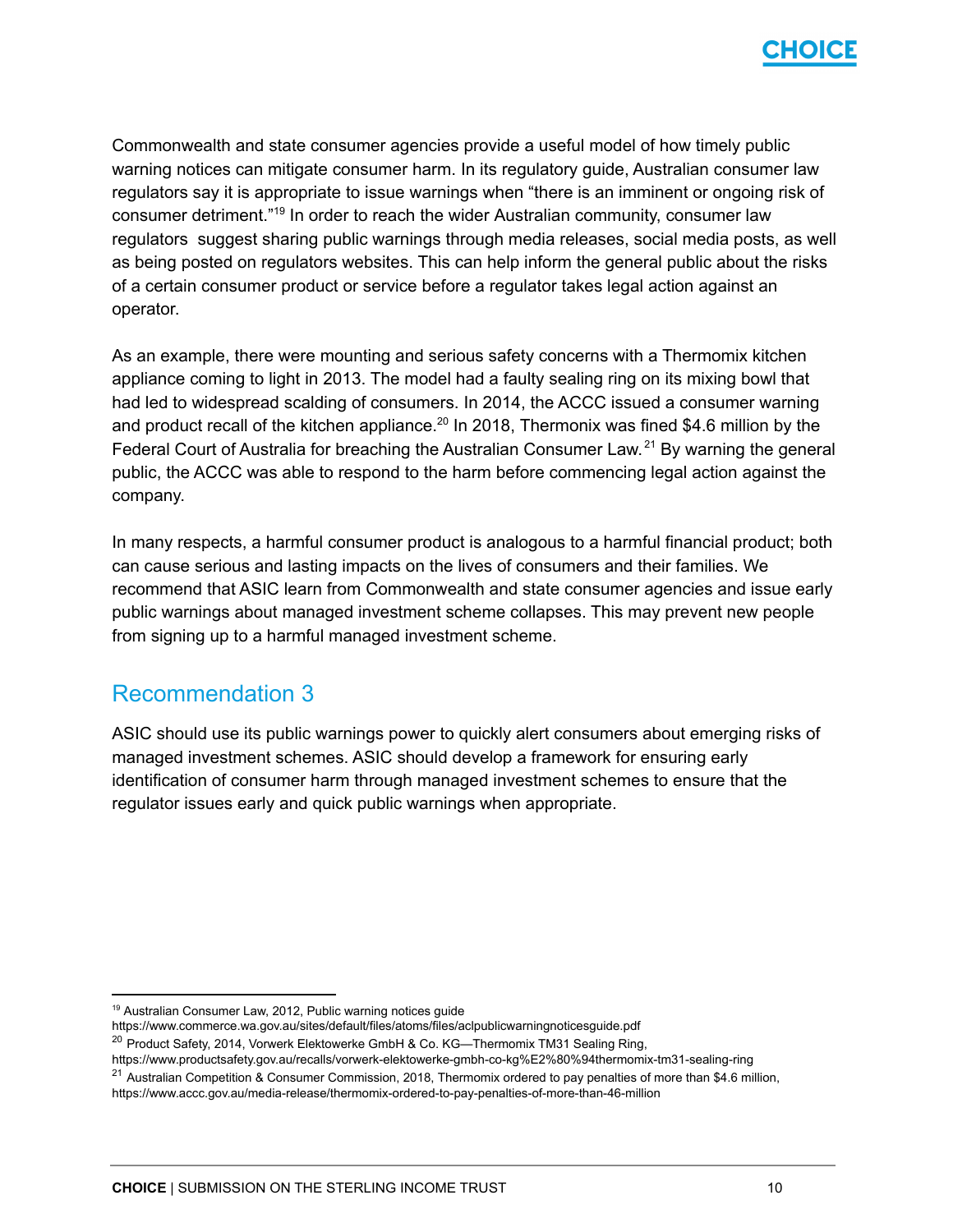

## <span id="page-10-0"></span>ASIC should use its new product intervention powers to address emerging managed investment scheme risks

Since the collapse of Sterling Group, the Federal Government has granted ASIC new powers to respond more quickly to the threat of harmful financial products, including managed scheme products. This new product intervention power ('**PIP'**) allows ASIC to take temporary action where it is satisfied that a financial product/s 'have resulted in, or are likely to result in' significant consumer detriment'.<sup>22</sup> The PIP is broad: ASIC is able to consider a wide range of factors and tailor a product intervention order accordingly. The PIP is also a more timely regulatory option than pursuing litigation, especially when the risk of consumer harm develops quickly.

The PIP has been designed as a flexible addition to ASIC's regulatory toolkit. ASIC says this new power will allow it 'to respond in a flexible, targeted, effective and timely way'.<sup>23</sup> Since the new powers came into effect in 2019, ASIC has not used its product intervention powers to address harmful managed investment scheme products. We recommend that ASIC use the new PIP to address emerging managed investment scheme risks when they emerge.

#### Recommendation 4

ASIC should use its new product intervention powers to take timely action against harmful managed investment scheme products.

### <span id="page-10-1"></span>ASIC should be granted a legislated directions power

CHOICE supports ASIC having the power to give directions to financial services and credit licensees. This 'directions power' would help ASIC address or prevent emerging risks to consumers. A directions power remains a missing link in ASIC's existing regulatory toolkit. ASIC will be able to become a more proactive and effective regulator if it has a directions power.

This power was a key recommendation of the ASIC Enforcement Review and the Banking Royal Commission.<sup>24</sup> The Enforcement Review found:

<sup>22</sup> ASIC, 2020, RG 272 Product intervention power, p.16

<sup>&</sup>lt;sup>23</sup> ASIC, 2020, RG 272 Product intervention power, p.4

<sup>&</sup>lt;sup>24</sup> ASIC Enforcement Review Taskforce, 2017, Recommendations 46-50

https://treasury.gov.au/sites/default/files/2019-03/ASIC-Enforcement-Review-Report.pdf